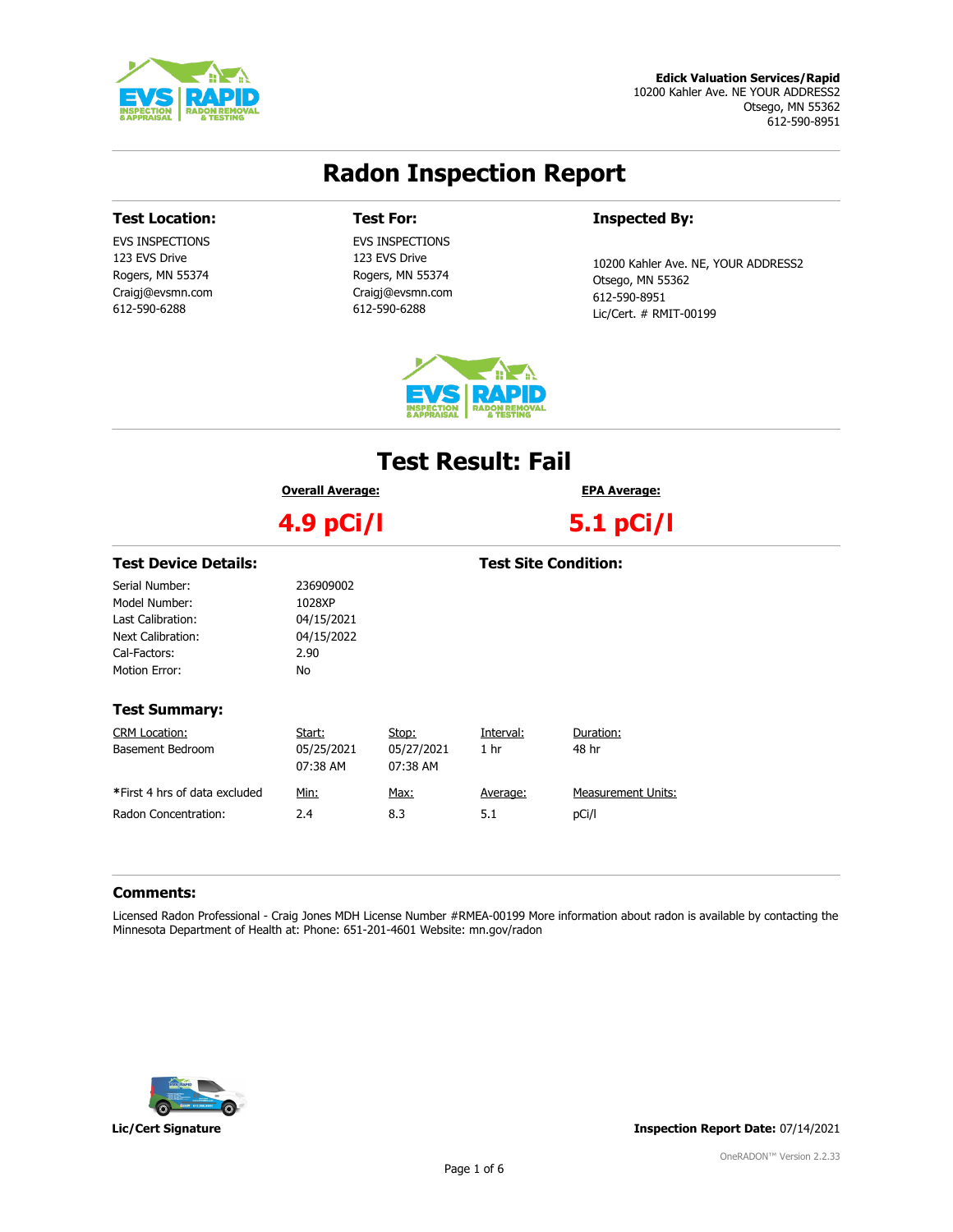



Radon Inspection Chart

Test Result: Fail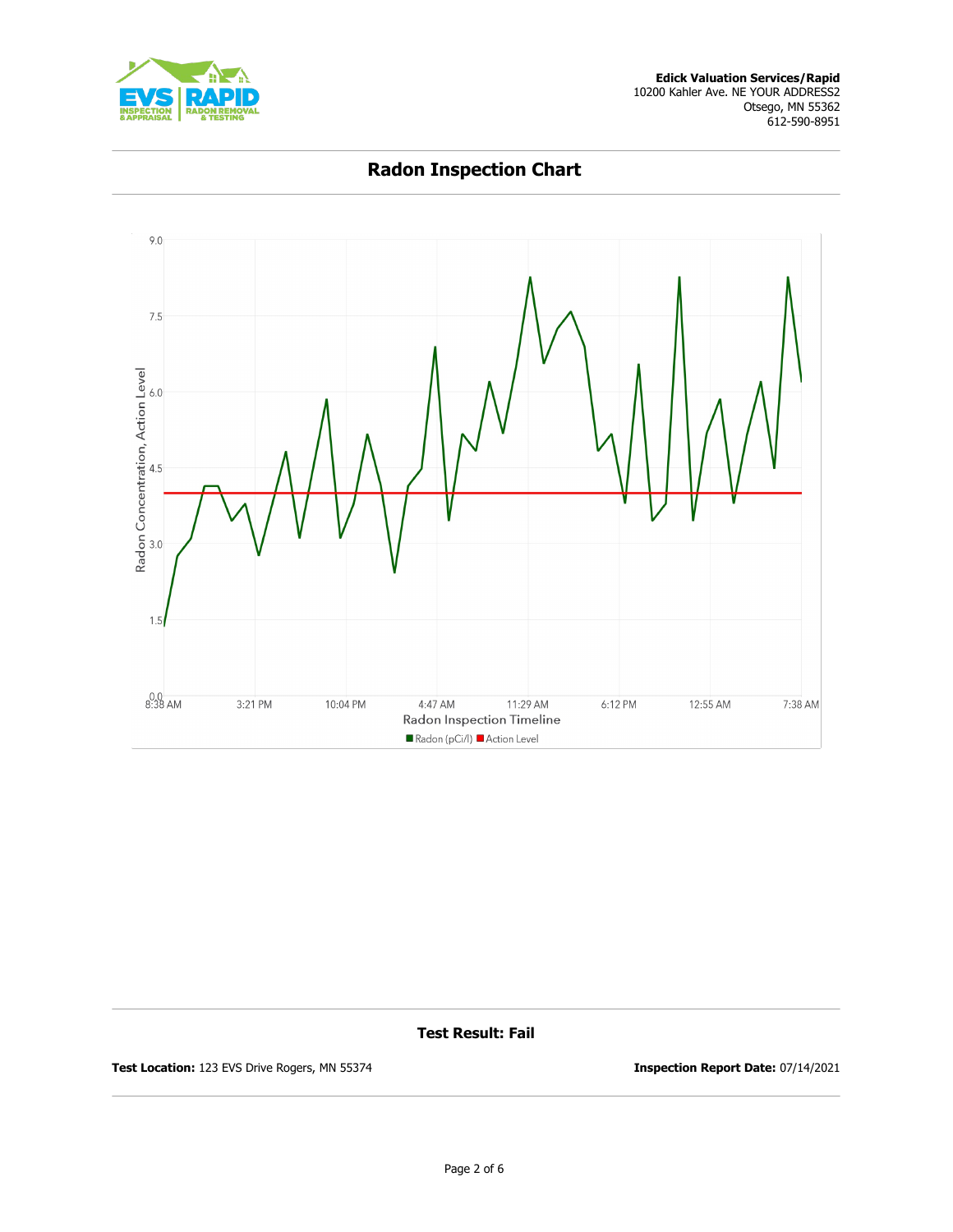

# Test Checklist

- ☑ The location of the detector was selected so the detector was not to be disturbed during testing.
- ☑ The monitor was not placed in an area of high humidity such as: Kitchen, laundry room, cellar, spa room, garage, crawl space or sump area.
- ☑ The detector was not located near drafts caused by HVAC vents, windows and doors.
- ☑ Whole house fans were turned off during the testing.
- ☑ The detector was not placed near areas of excessive heat, such as a fireplace or in direct sunlight.
- ☑ Portable window fans were removed or sealed in place prior to testing.
- ☑ The detector was placed within the breathing zone of at least 20 inches to 6 feet above the floor and at least 1 foot below the ceiling if suspended.
- ☑ Window air conditioners were operable in recirculation mode only.
- ☑ The detector was not placed within 1 foot of outside walls of the home or within 3 feet of any windows or doors to the exterior of the home.
- ☑ Ceiling fans, portable dehumidifiers, portable humidifiers, portable air filters, and all window air conditioners are not operated within 20 feet of the detector.

### Test Result: Fail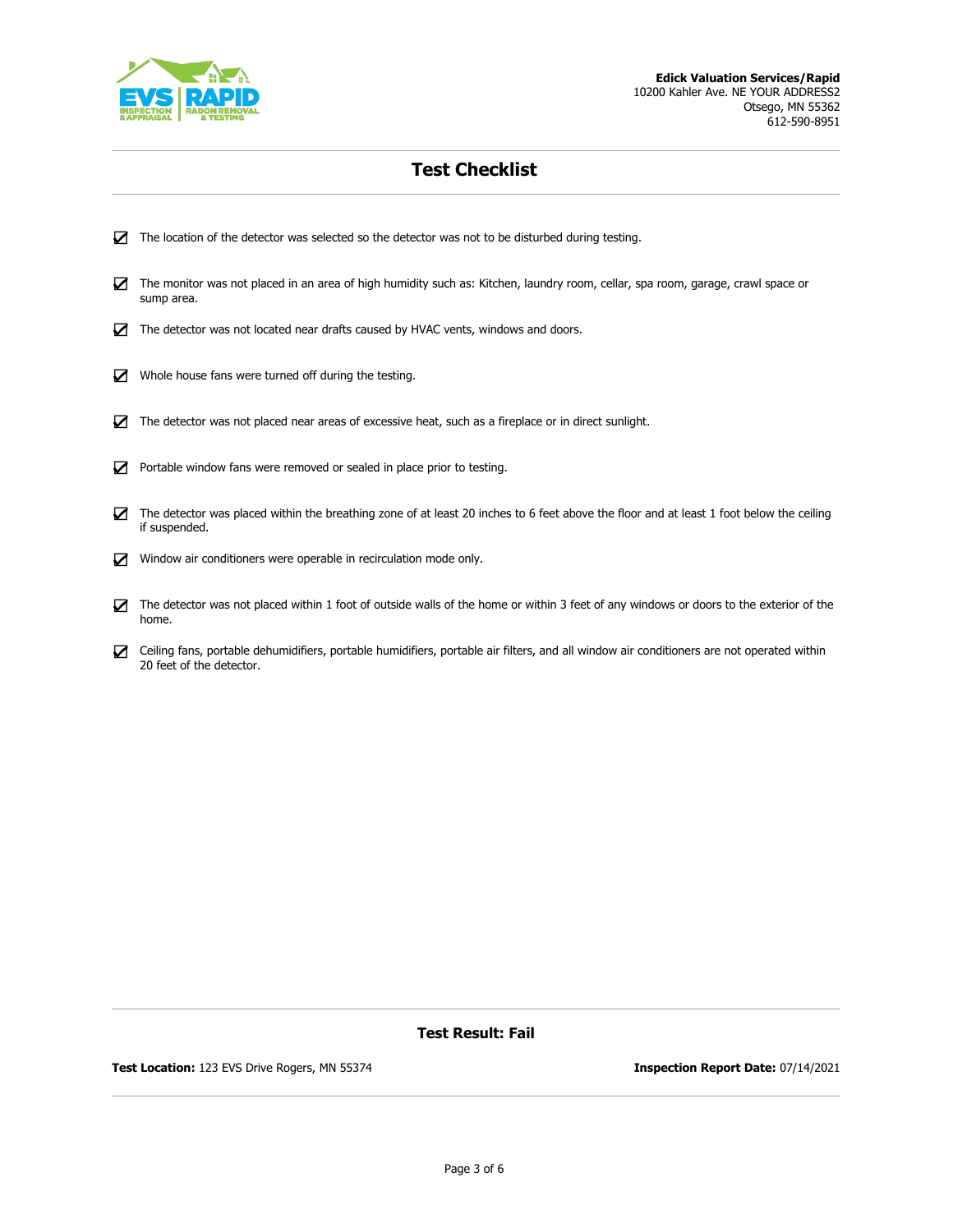

# Test Table

\* Data from first 4 hours excluded from EPA calculations

| Date/Time         | Radon(pCi/l) | <u>Flags</u> |
|-------------------|--------------|--------------|
| 05/25/21 08:38 AM | 1.4          |              |
| 05/25/21 09:38 AM | 2.8          |              |
| 05/25/21 10:38 AM | 3.1          |              |
| 05/25/21 11:38 AM | 4.1          |              |
| 05/25/21 12:38 PM | 4.1          |              |
| 05/25/21 01:38 PM | 3.4          |              |
| 05/25/21 02:38 PM | 3.8          |              |
| 05/25/21 03:38 PM | 2.8          |              |
| 05/25/21 04:38 PM | 3.8          |              |
| 05/25/21 05:38 PM | 4.8          |              |
| 05/25/21 06:38 PM | 3.1          |              |
| 05/25/21 07:38 PM | 4.5          |              |
| 05/25/21 08:38 PM | 5.9          |              |
| 05/25/21 09:38 PM | 3.1          |              |
| 05/25/21 10:38 PM | 3.8          |              |
| 05/25/21 11:38 PM | 5.2          |              |
| 05/26/21 12:38 AM | 4.1          |              |
| 05/26/21 01:38 AM | 2.4          |              |
| 05/26/21 02:38 AM | 4.1          |              |
| 05/26/21 03:38 AM | 4.5          |              |
| 05/26/21 04:38 AM | 6.9          |              |
| 05/26/21 05:38 AM | 3.4          |              |
| 05/26/21 06:38 AM | 5.2          |              |
| 05/26/21 07:38 AM | 4.8          |              |
| 05/26/21 08:38 AM | 6.2          |              |
| 05/26/21 09:38 AM | 5.2          |              |
| 05/26/21 10:38 AM | 6.6          |              |
| 05/26/21 11:38 AM | 8.3          |              |
| 05/26/21 12:38 PM | 6.6          |              |
| 05/26/21 01:38 PM | 7.2          |              |
| 05/26/21 02:38 PM | 7.6          |              |
| 05/26/21 03:38 PM | 6.9          |              |
| 05/26/21 04:38 PM | 4.8          |              |
| 05/26/21 05:38 PM | 5.2          |              |
| 05/26/21 06:38 PM | 3.8          |              |
| 05/26/21 07:38 PM | 6.6          |              |
| 05/26/21 08:38 PM | 3.4          |              |
| 05/26/21 09:38 PM | 3.8          |              |
| 05/26/21 10:38 PM | 8.3          |              |
| 05/26/21 11:38 PM | 3.4          |              |
| 05/27/21 12:38 AM | 5.2          |              |
| 05/27/21 01:38 AM | 5.9          |              |
| 05/27/21 02:38 AM | 3.8          |              |
| 05/27/21 03:38 AM | 5.2          |              |

## Test Result: Fail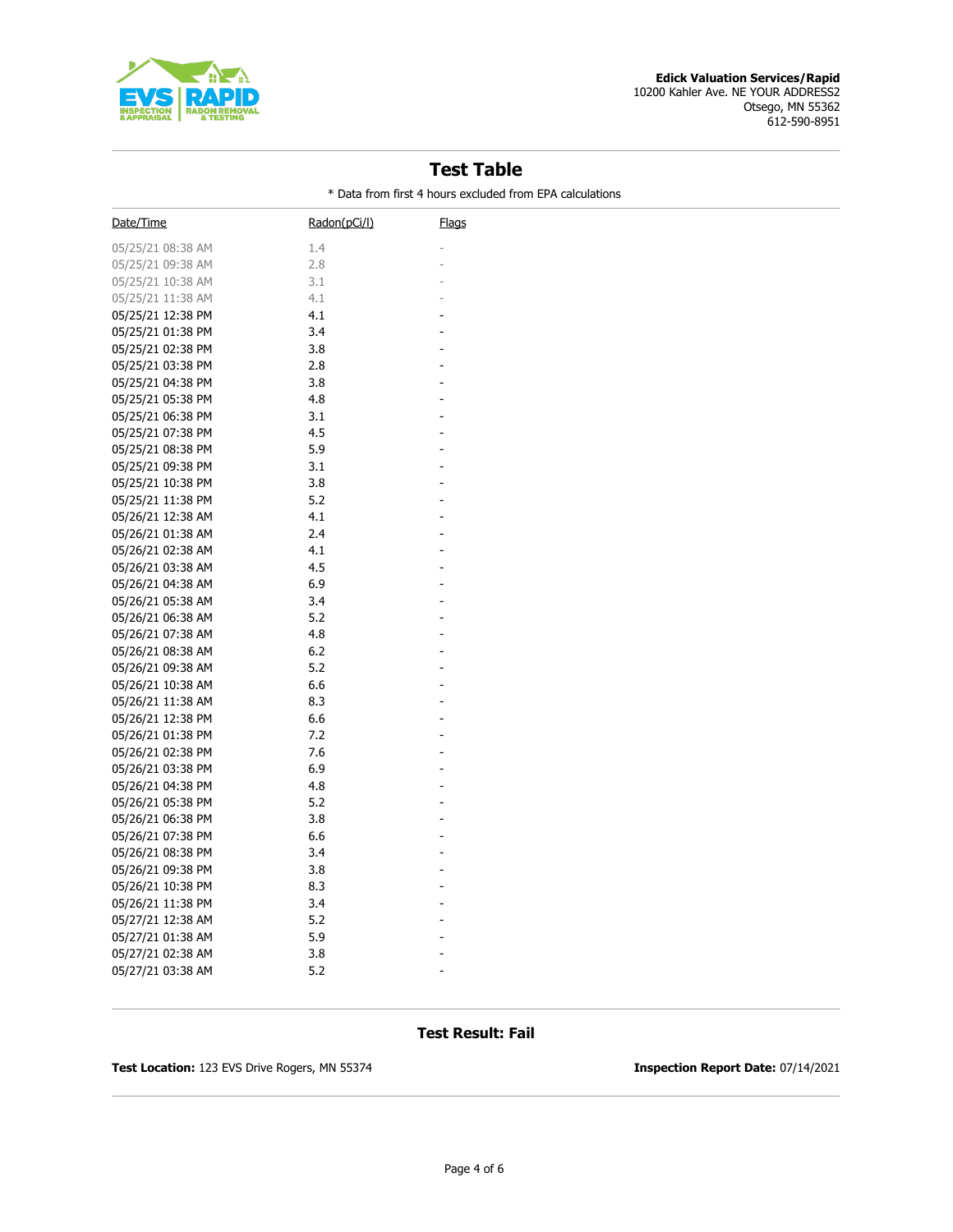

#### Edick Valuation Services/Rapid 10200 Kahler Ave. NE YOUR ADDRESS2 Otsego, MN 55362 612-590-8951

# Test Table

\* Data from first 4 hours excluded from EPA calculations

| Date/Time         | Radon(pCi/l) | <b>Flags</b> |
|-------------------|--------------|--------------|
| 05/27/21 04:38 AM | 6.2          | -            |
| 05/27/21 05:38 AM | 4.5          | -            |
| 05/27/21 06:38 AM | 8.3          | -            |
| 05/27/21 07:38 AM | 6.2          | -            |
|                   |              |              |

Test Result: Fail